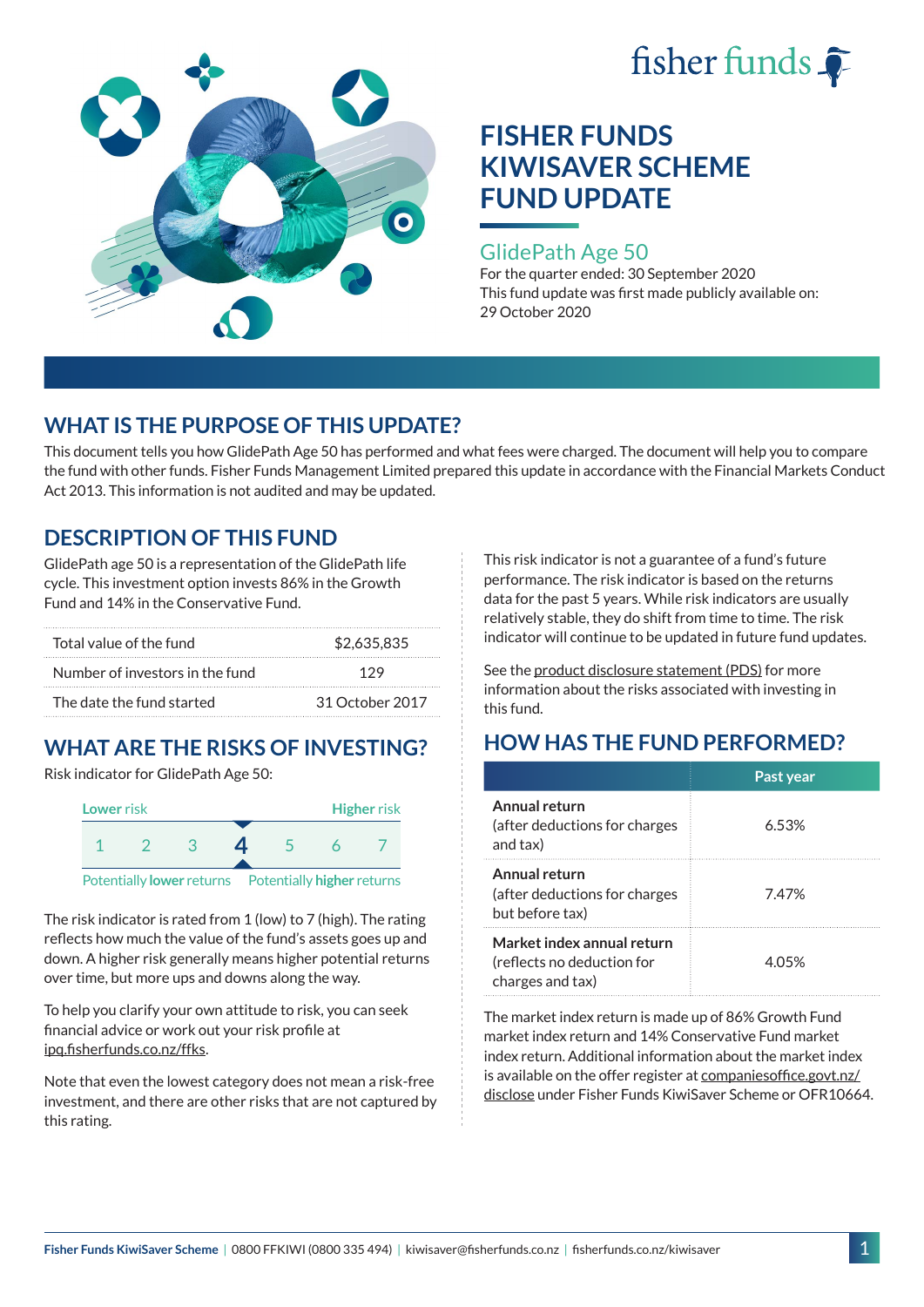# **ANNUAL RETURN GRAPH**



This shows the return after fund charges and tax for each year ending 31 March since the fund started. The last bar shows the average annual return since the fund started, up to 30 September 2020.

**Important:** This does not tell you how the fund will perform in the future.

Returns in this update are after tax at the highest prescribed investor rate (PIR) of tax for an individual New Zealand resident. Your tax may be lower. The market index return reflects no deduction for charges and tax.

### **WHAT FEES ARE INVESTORS CHARGED?**

Investors in GlidePath Age 50 are charged fund charges that include GST. In the year to 31 March 2020 these were:

|                                                       | % of net asset value   |  |
|-------------------------------------------------------|------------------------|--|
| <b>Total fund charges</b>                             | 1.19%                  |  |
| Which are made up of:                                 |                        |  |
| <b>Total management and</b><br>administration charges | 1.02%                  |  |
| Inding:                                               |                        |  |
| Manager's basic fee                                   | 0.95%                  |  |
| Other management and<br>administration charges        | 0.07%                  |  |
| Total performance-based fees <sup>1</sup>             | 0.17%                  |  |
| <b>Other charges:</b>                                 | \$ amount per investor |  |
| Annual account fee                                    |                        |  |

\* The account fee reduced from \$3 per month (\$36 per annum) to \$1.95 per month (\$23.40 per annum) on 1 July 2020.

Small differences in fees and charges can have a big impact on your investment over the long term.

### **EXAMPLE OF HOW THIS APPLIES TO AN INVESTOR**

Sarah had \$10,000 in the fund at the start of the year and did not make any further contributions. At the end of the year, Sarah received a return after fund charges were deducted of \$653 (that is 6.53% of her initial \$10,000). Sarah also paid \$36 in other charges. This gives Sarah a total return after tax of \$617 for the year.

#### **WHAT DOES THE FUND INVEST IN? Actual investment mix**

This shows the types of assets that the fund invests in.



#### **Target investment mix**

This shows the mix of assets that the fund generally intends to invest in.